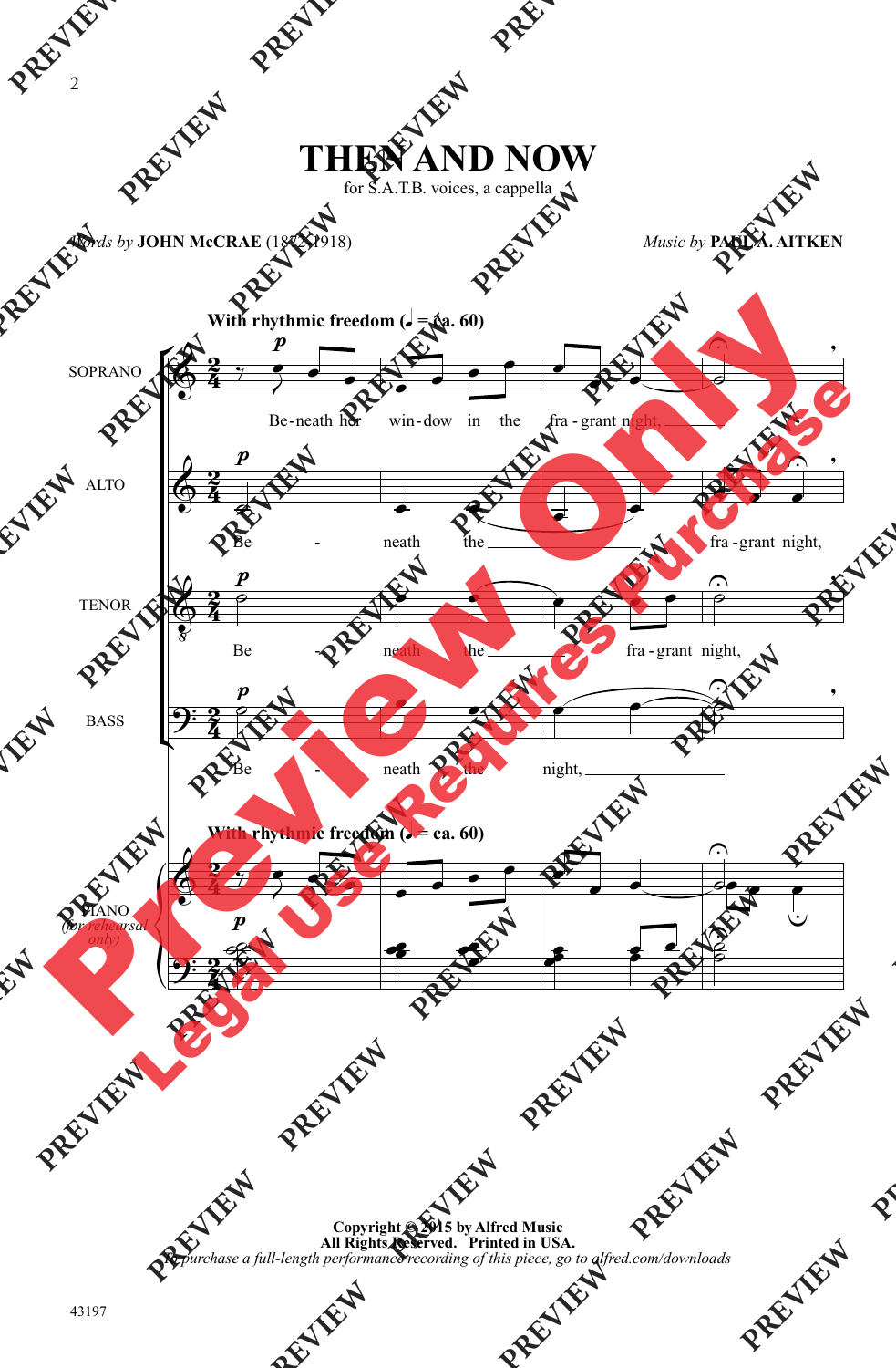

3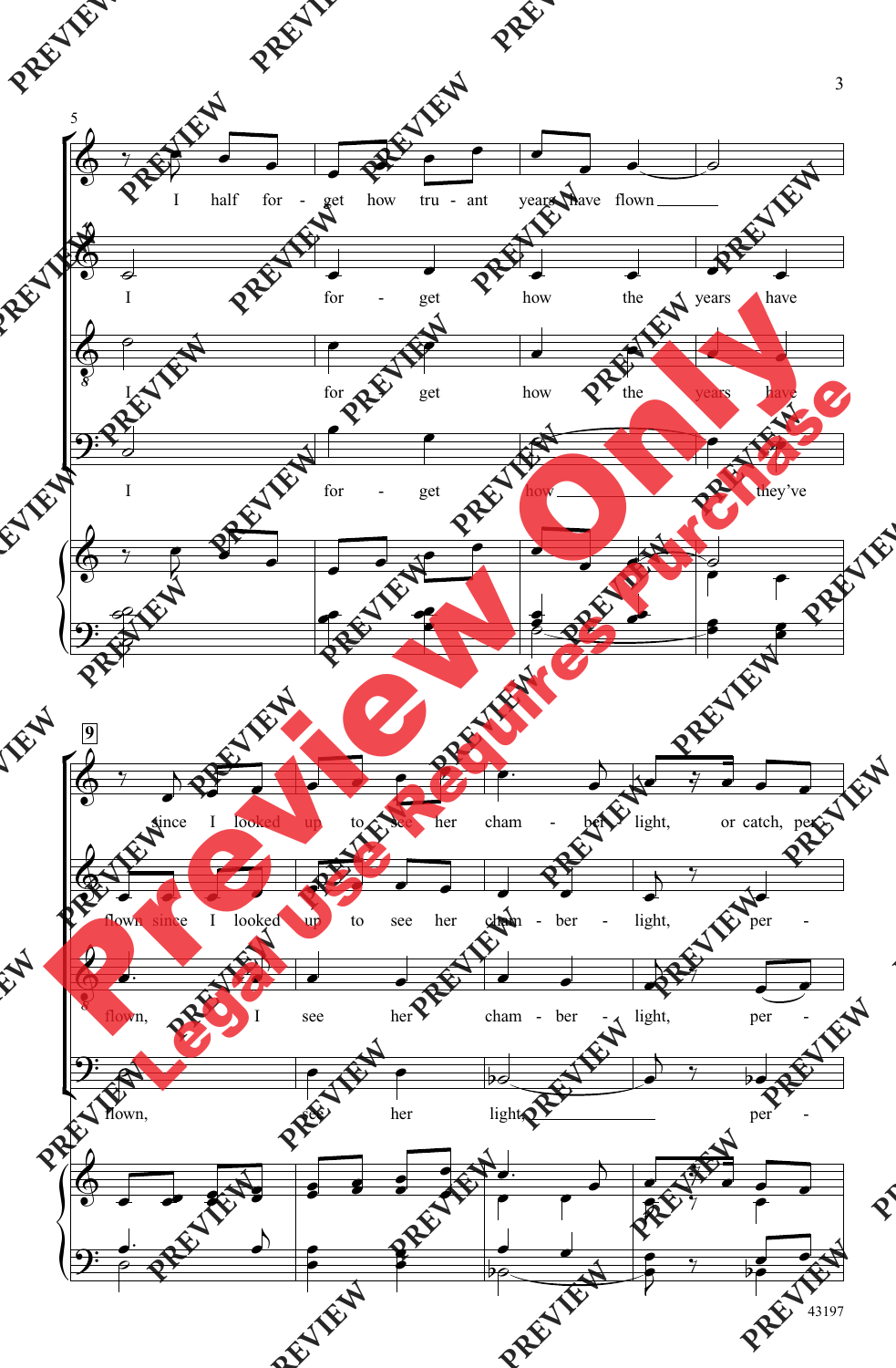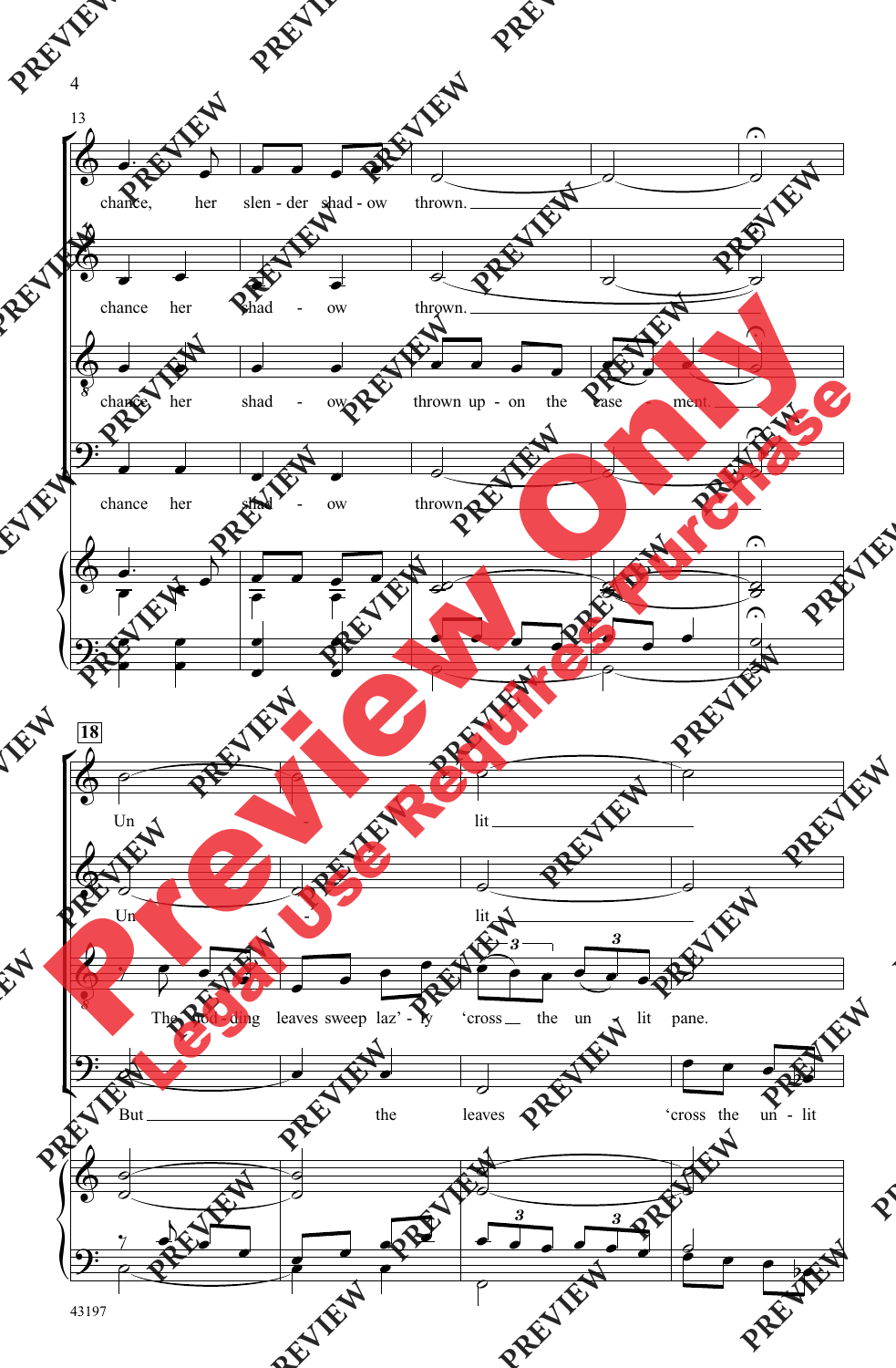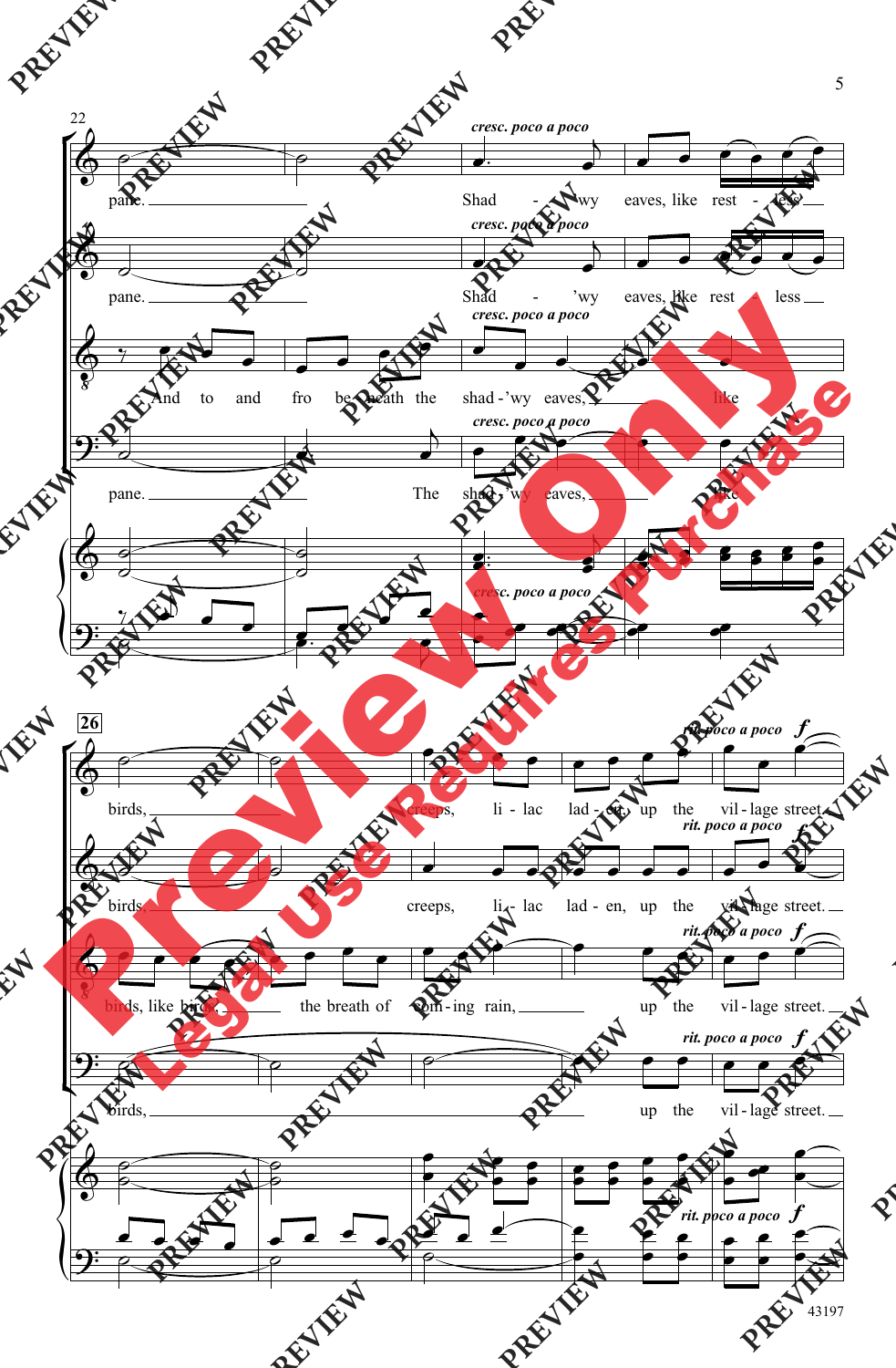